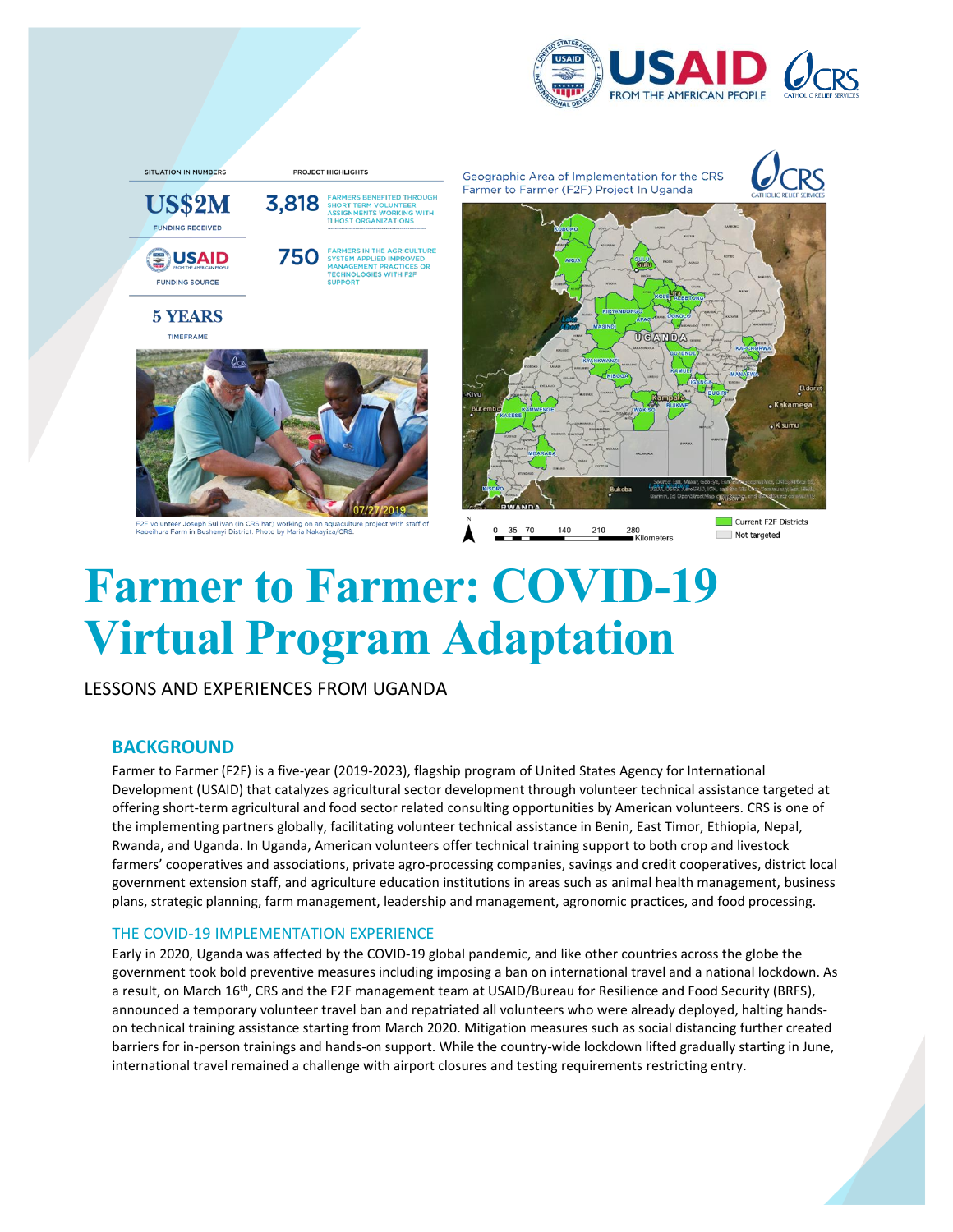# **FARMER TO FARMER(F2F) PROGRAM ADAPTATION**

In Uganda, while major sectors including education, businesses, and public services were shut down, the agriculture and food related sectors were regarded as essential and remained open. Furthermore, restricted movement kept people in their homes and on their farms, which provided an opportunity to learn and practice new skills. The CRS F2F team saw this as an opportunity for continued technical support to farmers but needed a program adaptation to address the continued travel restrictions. F2F implementers, in consultation with USAID, identified the use of local volunteers paired remotely with American volunteer experts via virtual platforms<sup>1</sup> as a feasible alternative. In August 2020, USAID approved placement of local Ugandan volunteers paired with American volunteers to provide technical support based on needs identified by host organizations. Given the travel restrictions, the local volunteer would now conduct the hands-on support and training for host organizations while the American volunteer supported remotely through virtual engagement. Adapting to a paired remote volunteer approach allowed the program to continue to work towards its goals of economic growth in the agricultural sector and the promotion of cultural exchange.



**FIGURE 1: PAIRED REMOTE VOLUNTEER PROCESS**

Similar to its normal procedures, the F2F team begins the paired remote volunteer process by selecting a host organization for the volunteer assignment through local networking and referrals. For the program adaptation, in addition to the normal criteria<sup>2</sup>, ability and willingness to engage virtually was considered. Once the host organization is selected, the Uganda F2F team works closely with the organization to define the assignment and technical capacities of the volunteers, which is detailed in a Scope of Work (SOW). SOWs are then shared with local networks to recruit qualified Ugandan volunteers while simultaneously recruiting their American counterparts. Once the volunteers are selected and paired, the Uganda F2F team kicks off the assignment with a virtual introduction, including details on roles & responsibilities and support. From there, the volunteer pair works together virtually to develop the training content and approach, simultaneously allowing for contextualized learning and cross-cultural exchange. Local volunteers then travel to the host organization, strictly adhering to national COVID-19 mitigation measures, to carry out the assignment. Throughout the assignment, the volunteer pair engages virtually to debrief on progress, address challenges, and adapt trainings in real time. The Uganda F2F team monitors progress and provides support to the volunteer pair as needed.

<sup>1</sup> Skype, Microsoft Teams, WhatsApp, Zoom, etc.

<sup>2</sup> Alignment with F2F Country Strategy, ability to cascade learning, gender sensitivity, local registration, etc.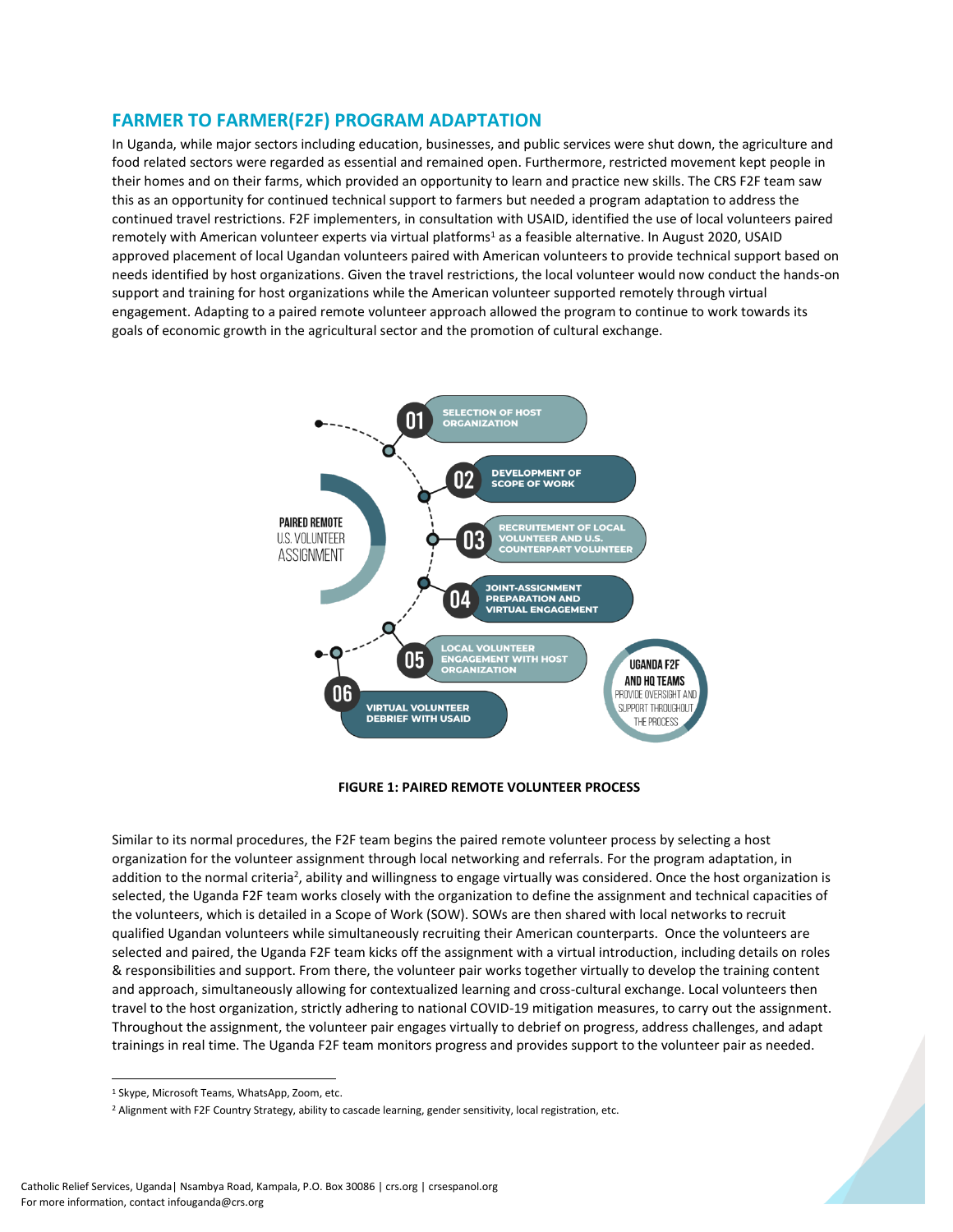Upon completion of the assignment, the volunteer pair has a virtual debrief with the F2F and USAID team. While before, this engagement happened in person, limiting participants to those present in Kampala, the virtual adaptation has allowed the inclusion of global F2F HQ team members, and representatives from the host organization further enhancing learning and reflection to inform the next assignment.



American volunteer Katherine Cassidy on a MS Teams assignment debrief meeting with USAID (Photo extracted from meeting recording)

#### **CHALLENGES**

As with any new approach, the team experienced some challenges while implementing the paired remote volunteer approach including:

- **IT issues:** Poor internet connectivity and low IT skills sometimes disrupted the process for the volunteer pair, delaying timely information sharing and problem solving. To address this issue, the F2F team worked with different internet providers to adjust the network used by the local volunteer, increasing connectivity. In areas where internet dongles were ineffective, the team provided money for the local volunteer to access data on their phone. The F2F team also provided support on using the technical platforms or relaying key updates when connection was disrupted. Tutorials/orientations were provided to local volunteers and host organizations on the use of communication technologies as needed and, in some cases, computers were provided to volunteers.
- **COVID-19 Mitigation Measures:** Mitigation measures prevented larger group gatherings which affected the training model normally used. To address these issues, the local volunteer and F2F team adapted the training approach to work with smaller groups in multiple training sessions.

## KEY SUCCESSES

Although there were initial hesitations around how the virtual approach would work, the volunteer pairs had regular and open communication that ensured timely decision making, technical collaboration, and a high sense of satisfaction from both the volunteers and host organizations. The American volunteers acknowledged the value of the local volunteer's understanding of the context and the local volunteers appreciated the technical guidance and learning.

*It worked very well because Tom (local volunteer) is a very knowledgeable and accomplished accountant and was able to work very closely with the folks at New Kakinga Millers. The way we managed it was that after Tom had completed the day's work with the millers it was evening for him and morning for me, so we had about an hour conversation. I would be happy to do a similar assignment in the future and I felt it went very well. -Bob, American Volunteer*

Some key successes include: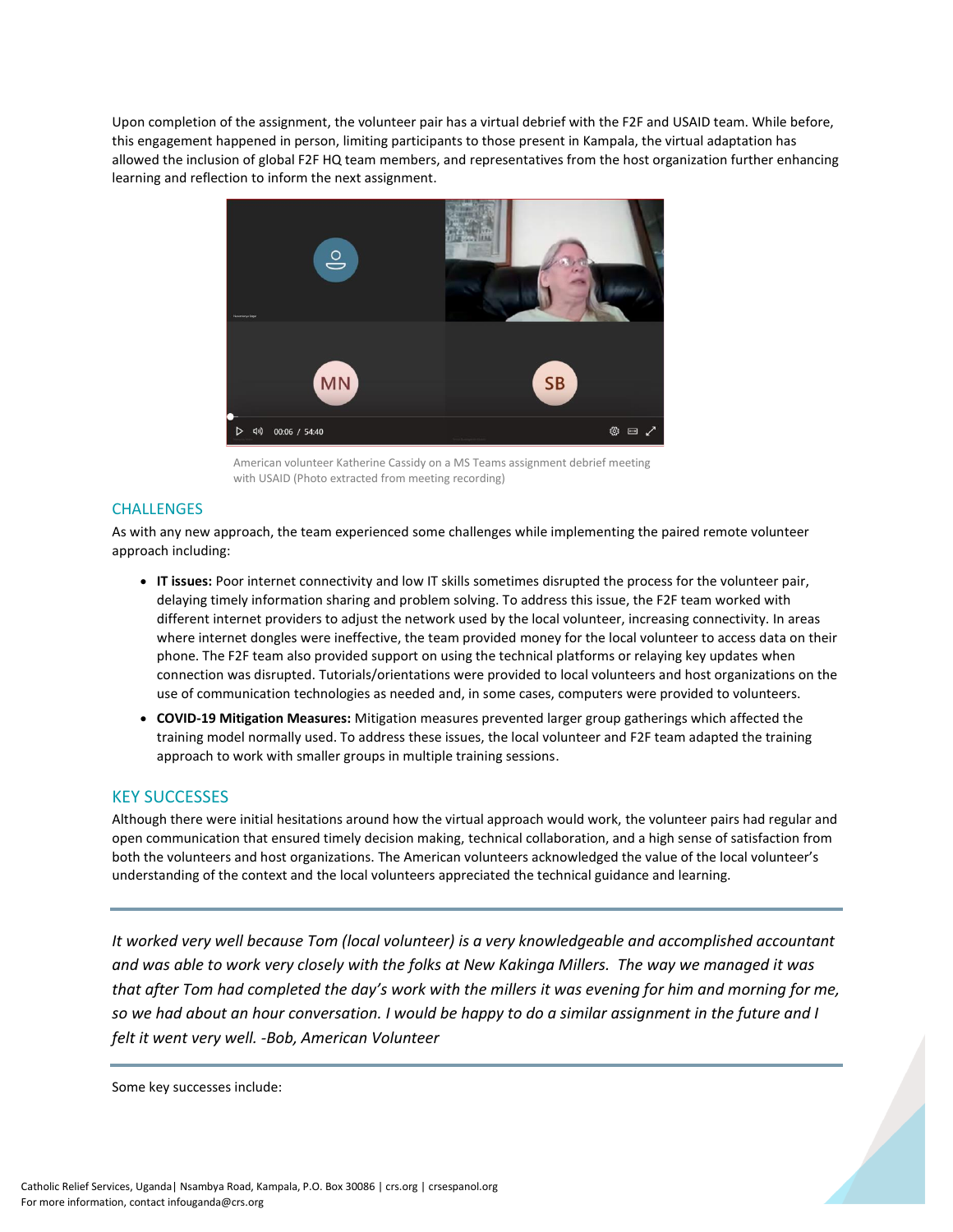- The virtual adaptation enabled the continuation of program activities. **F2F Uganda completed 16 volunteer assignments (contributing 29% CRS' global total numbers and 20% above Uganda target) that benefited a total of 1,969 project participants (contributing 64% CRS's global total beneficiary number and 47% above Uganda target)** helping them to improve their household income and meet their basic needs including health, food and save for education of their children. This was mainly through technical assistance in savings and credit management, animal nutrition, record keeping, leadership and management, processing software configuration in support of rural financial institutions, agro-processing companies, and farmer cooperatives. **The adaptation, therefore, not only enabled Uganda program implementation to continue during COVID-19 but also exceeded the volunteer target of 70 to 94 and exceeding total program participant target of 1,470 by 499.**
- **The virtual adaptation enabled \$52,500 in cost savings that offered opportunities to reach more hosts organizations.** The reduction in travel costs created significant cost savings for the program. There was also no additional cost for introducing the local volunteer since the team was able to re-allocate the per diem set aside for American volunteers to the local volunteers.
- **Virtual engagement permitted flexibility in the duration of the assignment.** It allowed flexibility to increase volunteer contact time with host organizations from 14 days to 21 days, which permitted the team to train more groups.



*Local F2F volunteer Brian Kibirige with Kabeihura Farm Director on a dairy nutrition paired remote assignment (Photo credit: Maria Nakayiza/CRS)*

## **LESSONS LEARNED**

- 1. **The virtual program adaptation increased cross-cultural engagement and created the potential for long-term technical collaboration.** One of the F2F program's goals is to enable cultural exchange and increase the American people's understanding of USAID's work overseas. The virtual adaptation contributed to the achievement of this goal despite the barriers from COVID-19. The virtual collaboration sessions between the local and American volunteer enhanced cross-cultural exchange by providing a platform for two technical experts to share their unique skills and capacities. Building a virtual relationship also enabled the potential for future technical collaboration. The process resulted in mutual coaching and mentorship that could continue beyond the life of the assignment. The mentorship and sharing of experiences promoted the spirit of volunteerism and built on F2F's 'people to people' approach to the benefit of farming communities in Uganda.
- 2. **Utilizing the paired remote volunteer approach increased the quality of the technical advice.** Introducing a local volunteer to the process added significant value by increasing the contextualization of the technical advice for host organizations. In addition, it enhanced the technical support for host organizations by providing diverse perspectives and expertise. The local volunteers and American counterparts benefitted from each other's expertise and knowledge, resulting in increased capacity for the pair and the highest quality technical support for the host organization. They were able to cross-fertilize their experiences and ideas to maximize benefits to host organizations.